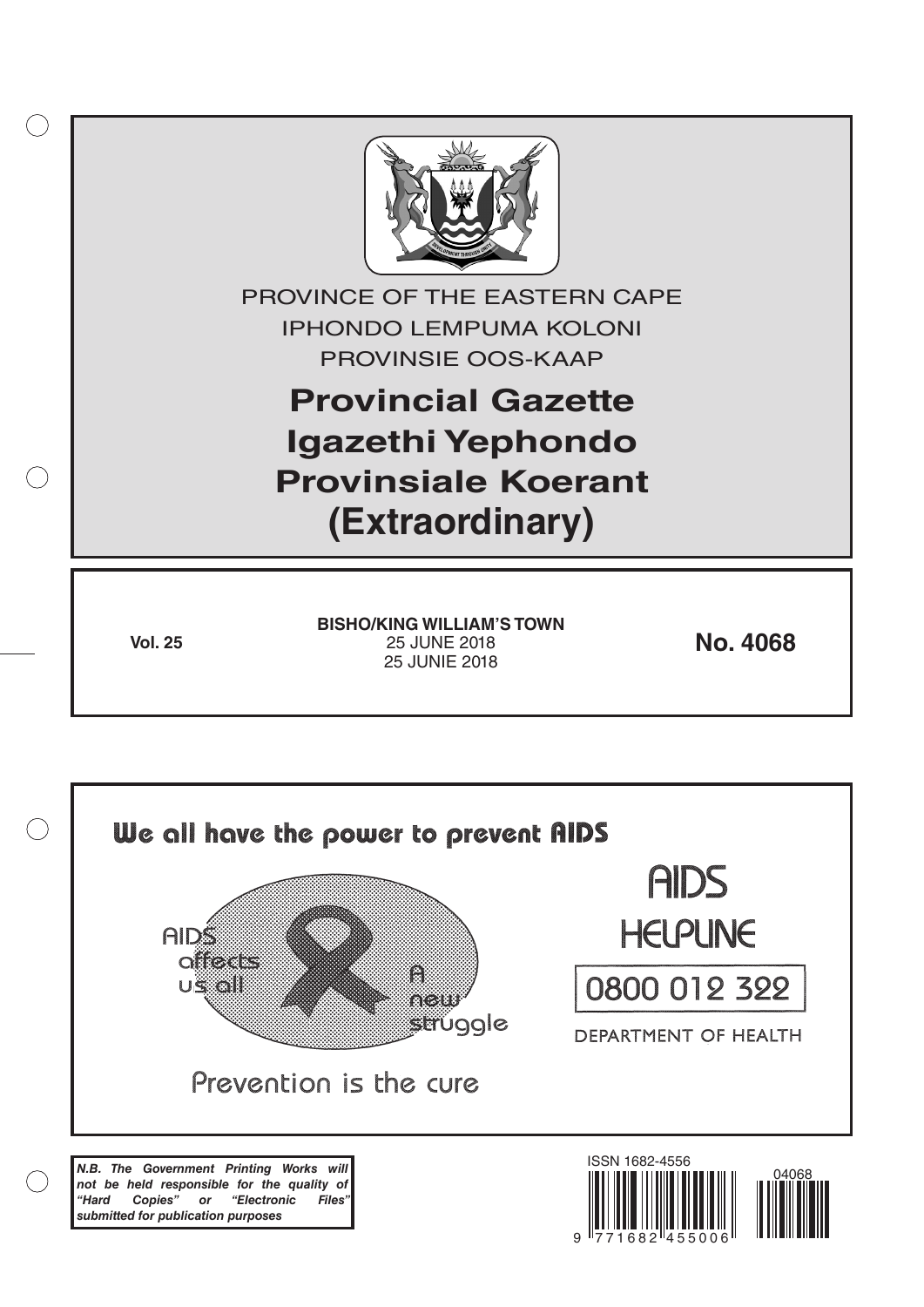# **IMPORTANT NOTICE:**

**The GovernmenT PrinTinG Works Will noT be held resPonsible for any errors ThaT miGhT occur due To The submission of incomPleTe / incorrecT / illeGible coPy.**

**no fuTure queries Will be handled in connecTion WiTh The above.**

#### **CONTENTS**

|     |                                                                                                      | Gazette<br>No. | Page<br>No. |
|-----|------------------------------------------------------------------------------------------------------|----------------|-------------|
|     | <b>PROVINCIAL NOTICES • PROVINSIALE KENNISGEWINGS</b>                                                |                |             |
| 108 | Local Government: Municipal Structures Act (117/1998): By-elections for: Nelson Mandela Metropolitan | 4068           |             |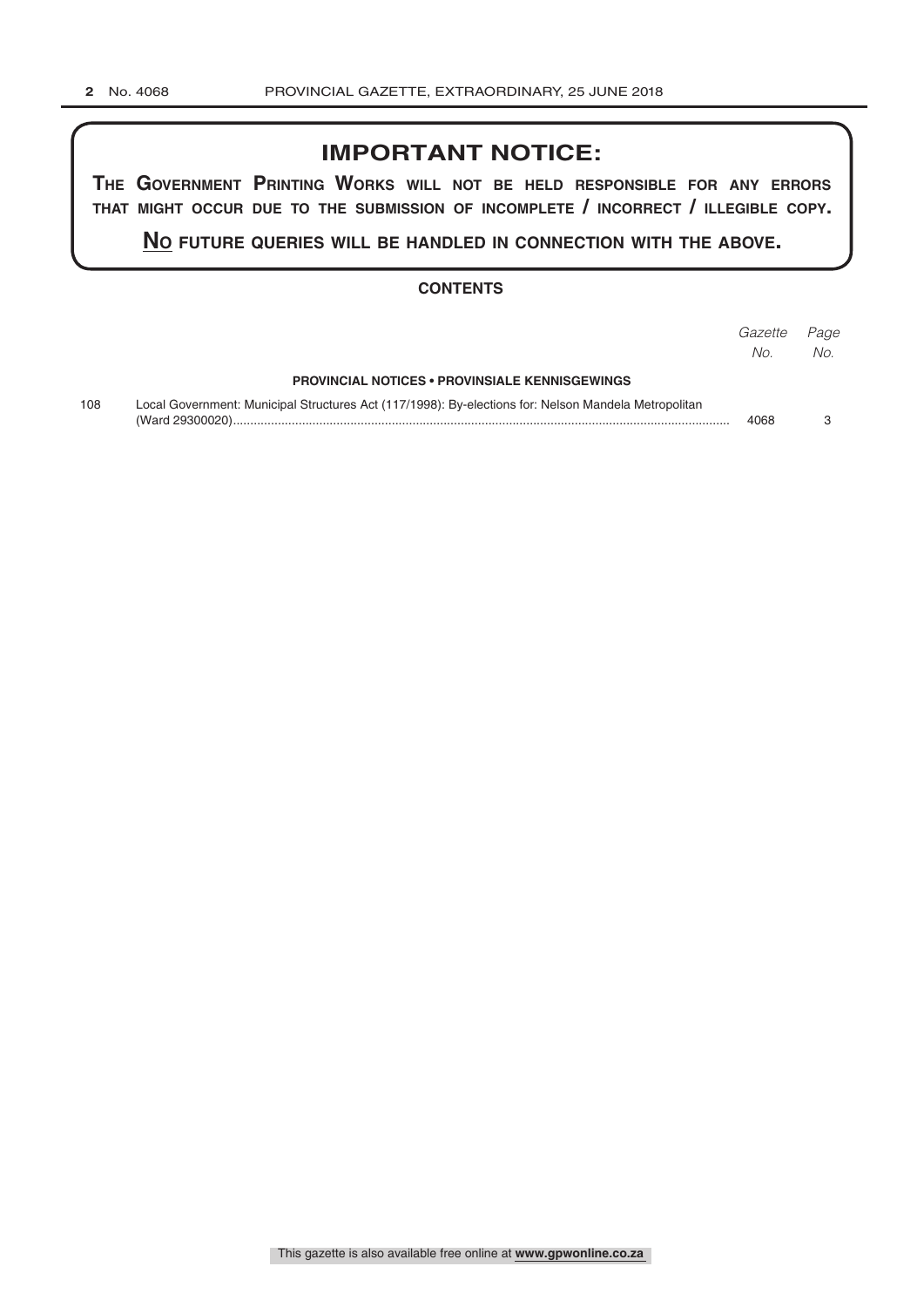# PROVINCIAL NOTICES • PROVINSIALE KENNISGEWINGS

#### **PROVINCIAL NOTICE 108 OF 2018**

#### **Province of the Eastern Cape**

Department of Local Government and Traditional Affairs Provincial Notice issued in terms of Section 25 of the Local Government: Municipal Structures Act, 1998, As Amended (Act No. 117 of 1998)

## **BY-ELECTIONS FOR: NELSON MANDELA METROPOLITAN (WARD 29300020)**

I, Fikile Xasa, Member of the Executive Council of the Province of Eastern Cape responsible for Local Government, acting in terms of section 25(4) of the Local Government: Municipal Structures Act, 1998 (Act No.117 of 1998), after consultation with the Electoral Commission, hereby call for ward by-elections in Nelson Mandela Metropolitan and set 22 June 2018 as the date of such by-elections.

### **F.D. Xasa Member of the Executive Council responsible for Local Government (Province of the Eastern Cape)**